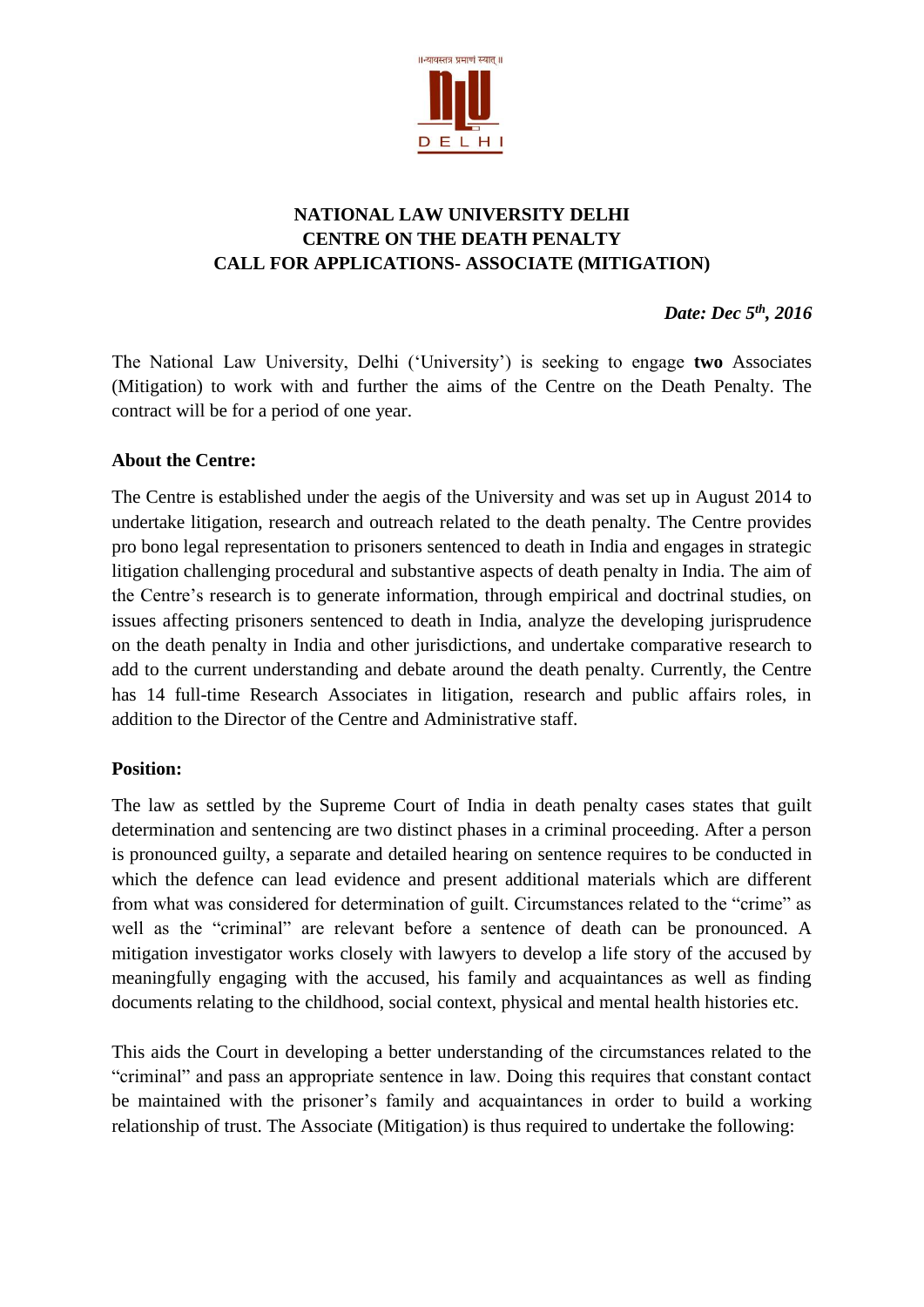

### **Responsibilities:**

- A. Devise effective strategies and communication tools for 1) establishing contact, 2) engaging in trust based interactions with and 3) obtaining relevant information (data based, anecdotal, biographic documentary) from prisoners, their families and other persons and authorities who may have information, relevant for mitigation, keeping in mind the specificities of each case, with an emphasis on understanding the mental health and psycho-social history of the prisoners.
- B. Travel extensively throughout India, meet and communicate with prisoners, their family members, and other persons who may have oral and documentary information relevant for mitigation of the prisoners, using the tools and techniques for communication and obtaining information devised.
- C. Devise effective tools for collecting, storing and presenting all the information gathered, whether oral and documentary, in a coherent and organized manner.
- D. Devise strategies for engaging with mental health professionals in order to obtain their professional opinion about individual cases
- E. Strategize and work with other associates at the Centre on how to effectively incorporate such information about the prisoner into the legal case of the prisoner before the judicial forum.
- F. Organize training workshops and conferences for prison officials, judges, lawyers and others within the criminal justice system
- G. Present the work of the Centre at various fora.
- H. Any other work that may be necessary to further the aims of the Centre

#### **Qualifications:**

- A) Graduate with a degree in psychology, journalism, development studies, economics, sociology, law or any allied discipline
- B) Atleast 2 years of work experience in the respective field would be preferred
- C) Any previous field work involving an emphasis on communication skills, investigative capacities and/or mental health will be considered an advantage
- D) Ability to read/ write/ speak at least one regional Indian languages is mandatory

#### **Compensation:**

Salary will be commensurate with qualifications and experience and will be approximately in the range of Rs.  $40,000 - 45,000$  per month

#### **Application Process:**

Interested persons may send their resumé and a statement of purpose, explaining their interest in working on issues of death penalty and the contribution that they see themselves making to the Centre's work. The statement of purpose must not exceed 750 words.